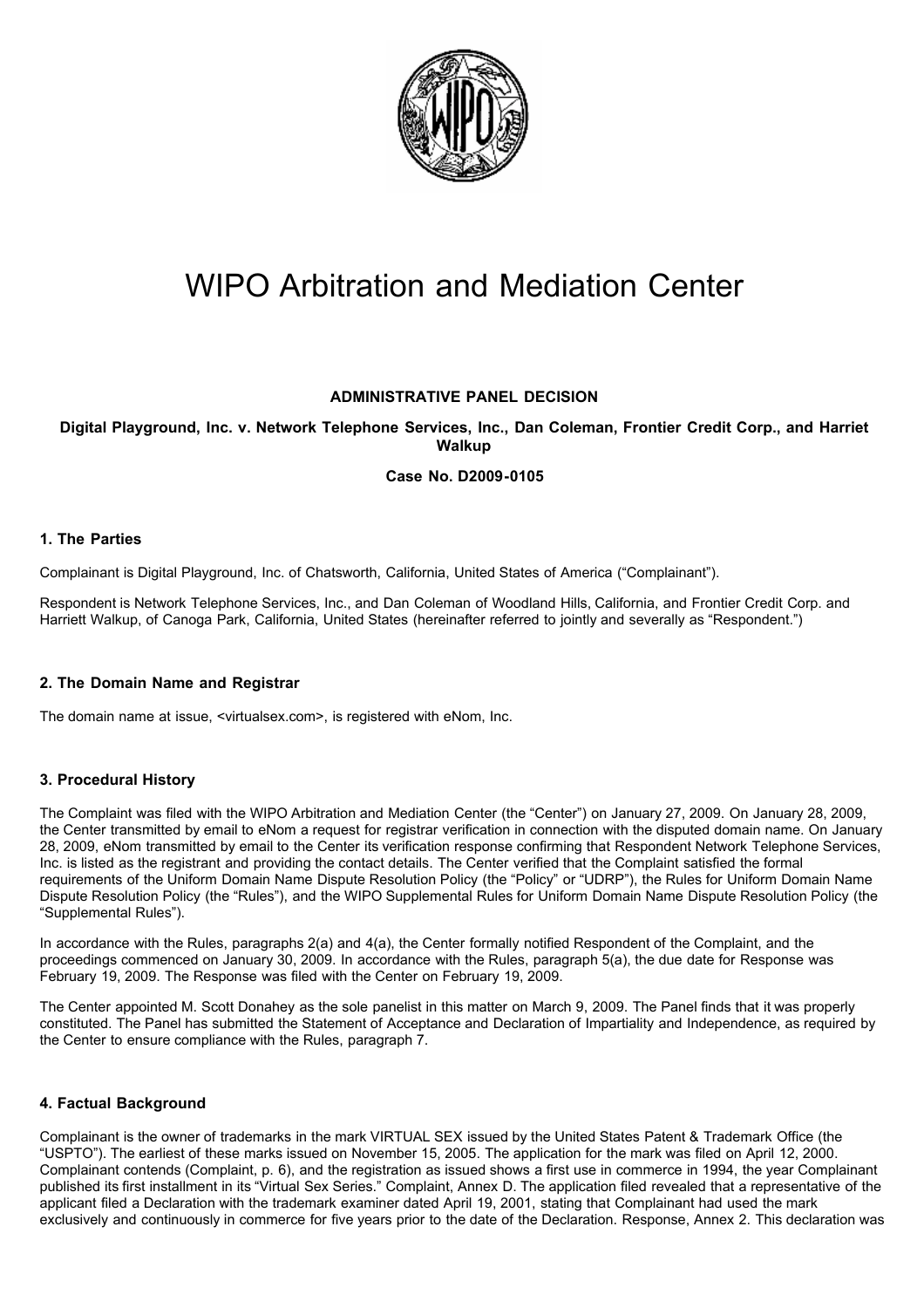filed in order to overcome an Office Action by the examiner indicating that the mark was merely descriptive.

Complainant contends that it first coined the term "Virtual Sex" in 1994. Complaint, p.6. Respondent produced many references in publications and Internet screen shots showing that the term was in use as a descriptive term at least as early as January 9, 2001. Response, Annex 3.

Complainant is a leading producer of "adult" films and it currently has more than a 40% market share of the adult DVD market. Complainant contends that it is female owned and operated.

Respondent registered the domain name at issue on August 24, 1995. Complaint, Annex A. At some time thereafter, Respondent set up a web site at which adult content DVDs, strip clubs webcam sites, sex chat rooms, adult dating services, and "adult toys" were offered for sale. Complaint, Annex E. Respondent contends that this web site was established more than 13 years ago. Response, p. 5. Respondent submitted a declaration of its founder, chairman, CEO, and major stockholder that at the time Respondent registered the domain name at issue, Respondent had no knowledge of Complainant or its alleged use of the mark VIRTUAL SEX, and that at the time he caused the domain name at issue to be registered he considered it to be a generic term. Response, Annex 4.

On November 14, 2008, Complainant sent Respondent a cease and desist letter. On November 19, 2008, Respondent replied by a telephone call to Complainant's counsel, disputing Complainant's right to the domain name at issue. Complaint, p. 5.

## **5. Parties' Contentions**

#### **A. Complainant**

Complainant contends that the domain name at issue is identical or confusingly similar to the mark VIRTUAL SEX, in which Complainant has rights, that Respondent has no rights or legitimate interests in respect of the domain name at issue, and that the domain name at issue was registered and is being used in bad faith.

#### **B. Respondent**

Respondent acknowledges that the domain name at issue is confusingly similar to Complainant's registered trademark, but contends that the trademarked term is a generic and descriptive term, that Respondent has legitimate rights and interests in respect of the domain name, in that it is a generic and descriptive term, and that Respondent has registered and is using the domain name at issue in good faith, in that Respondent was unaware of Complainant, its activities, or its alleged use of the VIRTUAL SEX trademark at the time that it registered the domain name at issue, and that Respondent has used the domain name at issue in its generic and descriptive sense and not to trade off the goodwill, if any, created by Complainant in the mark.

#### **6. Discussion and Findings**

Paragraph 15(a) of the Rules instructs the Panel as to the principles the Panel is to use in determining the dispute: "A Panel shall decide a complaint on the basis of the statements and documents submitted in accordance with the Policy, these Rules and any rules and principles of law that it deems applicable."

Paragraph 4(a) of the Policy directs that the complainant must prove each of the following:

(i) that the domain name registered by the respondent is identical or confusingly similar to a trademark or service mark in which the complainant has rights; and,

(ii) that the respondent has no legitimate interests in respect of the domain name; and,

(iii) that the domain name has been registered and is being used in bad faith.

#### **A. Proper Parties Respondent**

Complainant named four parties respondent. The Registrar indicated that the registrant of the domain name at issue was Network Telephone Services, Inc. However, when Respondent filed its answer in this matter it did not object to the designation of the parties respondent, and listed their names in the parties represented. Accordingly, the Panel elects to treat the four named respondents, jointly and severally, as "Respondent."

## **B. Identical or Confusingly Similar**

Respondent concedes that the domain name at issue is confusingly similar to Complainant's mark. However, Respondent contends that the mark is invalid as it is either "generic" or "merely descriptive."

The general rule is that "registration of a mark is *prima facie* evidence of validity, which creates a rebuttable [presumption] that the mark is distinctive. Respondent has the burden of refuting this [presumption]." *402 Shoes, Inc. dba Trashy Lingerie v. Jack Weinstock and Whispers Lingerie,* WIPO Case No. [D2000-1223](http://www.wipo.int/amc/en/domains/decisions/html/2000/d2000-1223.html) (concurring opinion). The Panel finds that Respondent has not met that burden.

#### **C. Rights or Legitimate Interests**

Complainant contends that Respondent lacks rights or legitimate interests in the mark, since Respondent has registered and is using